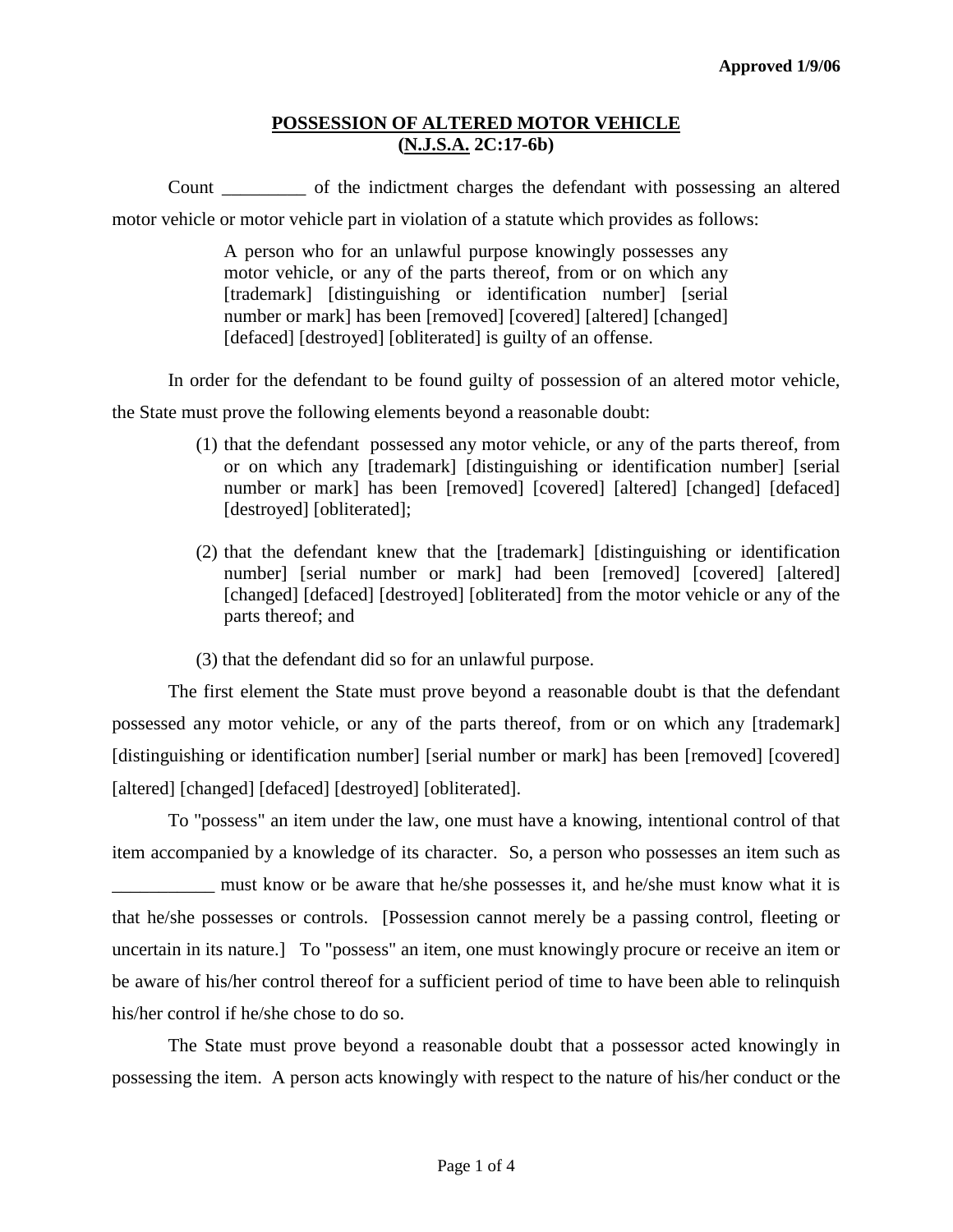attendant circumstances if he/she is aware that his/her conduct is of that nature, or that such circumstances exist, or he/she is aware of the high probability of their existence. A person acts knowingly as to a result of his/her conduct if he/she is aware that it is practically certain that the conduct will cause such a result. "Knowing," "with knowledge" or equivalent terms have the same meaning.

Knowledge is a condition of the mind. It cannot be seen. It can only be determined by inferences from conduct, words or acts. Therefore, it is not necessary for the State to produce witnesses to testify that a particular defendant stated, for example, that he/she acted with knowledge when he/she had control over a particular thing. It is within your power to find that proof of knowledge has been furnished beyond a reasonable doubt by inference which may arise from the nature of the acts and the surrounding circumstances.

A person may possess an item even though it was not physically on his/her person at the time of the arrest, if he/she had in fact, at some time prior to his/her arrest, had control over it.

[Possession means a conscious, knowing possession, either actual or constructive.]

[A person is in actual possession of an item when he/she: first, knows what it is, that is, has knowledge of its character; and second, knowingly has it on his/her person at a given time.]

[Possession may be constructive instead of actual.]

[Constructive possession means possession in which the possessor does not physically have the item on his or her person but is aware that the item is present and is able to and has the intention to exercise control over it. So, someone who has knowledge of the character of an item and knowingly has both the power and the intention at a given time to exercise control over it, either directly or through another person or persons, is then in constructive possession of that item.]

[Possession may be sole or joint. If one person alone has actual or constructive possession of an item, possession is sole. If two or more persons share actual or constructive knowing possession of an item, possession is joint.]

A "motor vehicle" includes motor bicycles, motorcycles, automobiles, trucks, tractors or other vehicles designed to be self-propelled by mechanical power, and otherwise than by muscular power, except motor vehicles running upon or guided by rails or tracks.<sup>[1](#page-0-0)</sup>

<span id="page-1-0"></span> $\frac{1}{1}$ N.J.S.A. 2C:17-6c.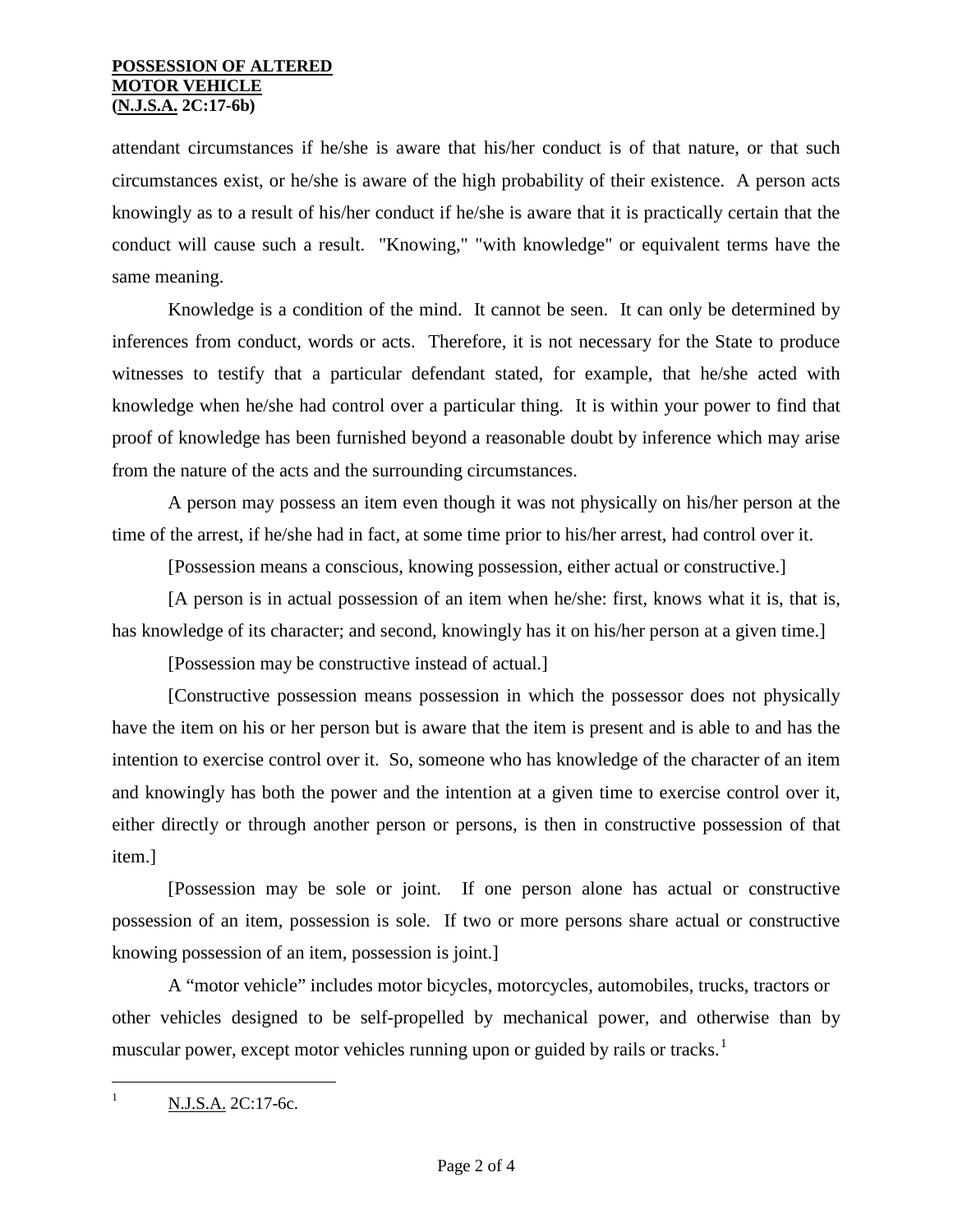### **POSSESSION OF ALTERED MOTOR VEHICLE (N.J.S.A. 2C:17-6b)**

The second element the State must prove beyond a reasonable doubt is the defendant knew that the [trademark] [distinguishing or identification number] [serial number or mark] had been [removed] [covered] [altered] [changed] [defaced] [destroyed] [obliterated] from the motor vehicle or any of the parts thereof. I have already defined "knowingly" for you.

The third element the State must prove beyond reasonable doubt is that the defendant did so for an unlawful purpose. Here the State alleges the unlawful purpose to be [Defendant, on the other hand, claims that his/her purpose in possessing the motor vehicle or its part(s) was \_\_\_\_\_\_\_\_\_\_\_\_\_\_\_\_\_\_\_\_\_\_\_\_\_\_\_\_\_\_\_\_\_\_\_\_\_\_\_\_\_\_\_\_.]

# **[CHARGE THE NEXT PARAGRAPH IF THE EVIDENCE DOES NOT PRESENT A DEFENSE]**

[If the State has failed to prove any of the elements beyond a reasonable doubt, you must find the defendant not guilty of the crime of possession of an altered motor vehicle or part(s). If the State has proven every element beyond a reasonable doubt, you must find the defendant guilty of the crime of possession of an altered motor vehicle or part(s).]

## **[CHARGE IF APPROPRIATE]**

The defendant is not guilty of this offense if:

within 10 days after the motor vehicle or any part thereof shall have come into his possession, he files with the [Motor Vehicle Commission] in the Department of Law and Public Safety a verified statement showing: the source of his title, the proper trademark, identification or distinguishing number, or serial number or mark, if known, and if known, the manner of and reason for the mutilation, change, alteration, concealment or defacement, the length of time the motor vehicle or part has been held and the price paid therefor.

Defendant contends that he/she is not guilty of the offense because he/she filed such a verified<sup>[2](#page-1-0)</sup> statement in the manner described by this statute. The State has the burden to prove, beyond a reasonable doubt, every element of the crime charged. The State also has the burden to disprove, beyond a reasonable doubt, the defense set forth in this statute. To disprove this

<span id="page-2-0"></span> $\overline{2}$  A "verification" may be defined as a formal declaration made in the presence of an authorized officer, such as a notary public or an attorney at law of the State of New Jersey, by which one swears or affirms to the truth of the statements in the document. See Black's Law Dictionary  $(7<sup>th</sup>$  ed.).